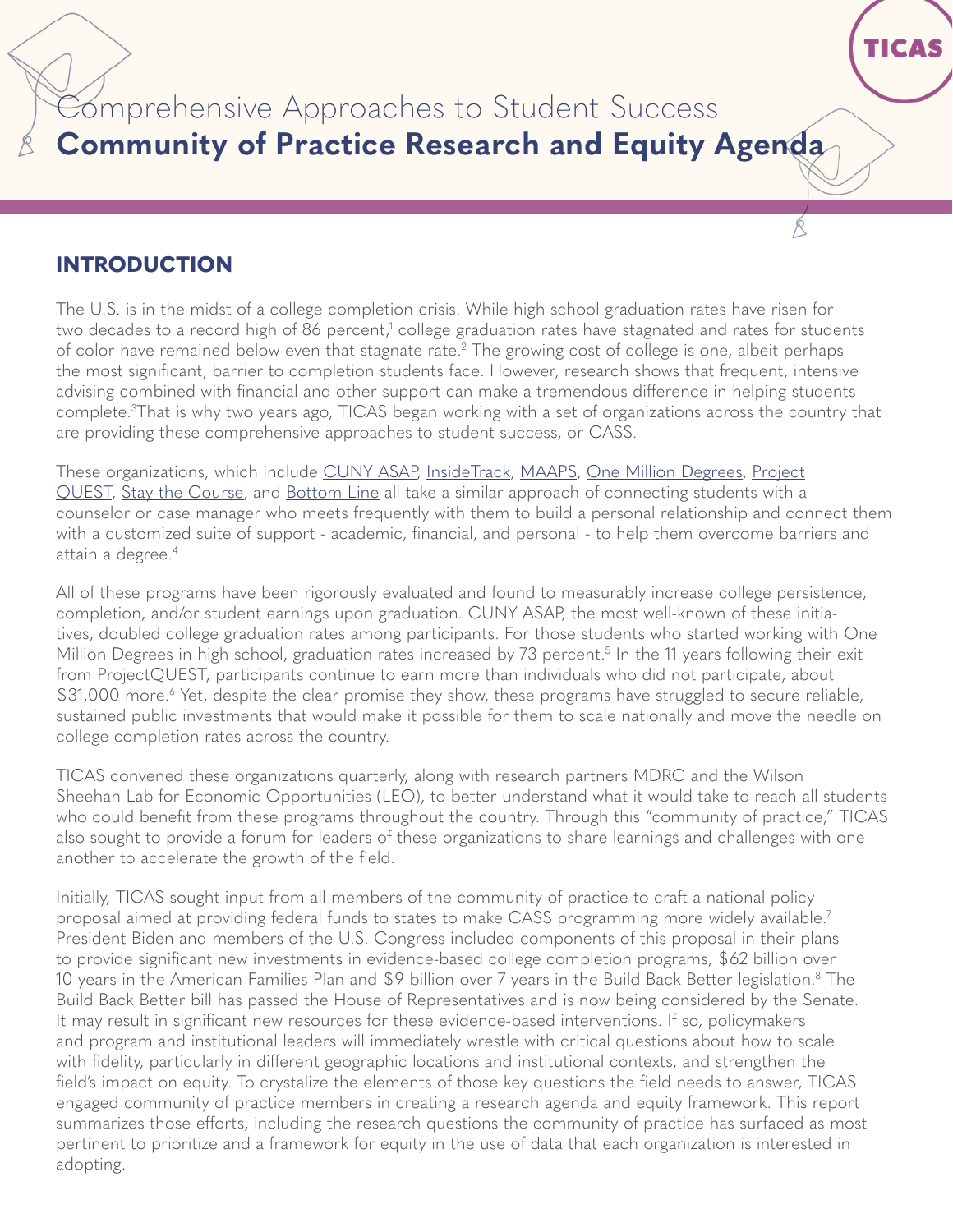# **RESEARCH AGENDA**

### **Existing Studies**

Multiple randomized controlled trials (RCT) show that CASS programs are effective at improving student outcomes, ranging from college persistence and credit accumulation to longer-term impacts on completion, transfer, and earnings. Indeed, evidence on CASS programs represents the strongest body of evidence about what works to improve postsecondary education. The findings from the RCTs of the programs involved in our community of practice provide a snapshot of the robustness of the CASS evidence base:

- • **CUNY ASAP:** Through both longitudinal program data and external RCT evaluation, the graduation rate of ASAP participants, virtually all of whom are low-income students of color, has been shown to be nearly double that of their comparison group.<sup>9</sup> The evaluation also concluded that the intervention held promise for narrowing equity gaps. Additionally, the program saw similar gains in student completion rates at three community college replication sites in Ohio.<sup>10</sup> A study of ASAP's impact after six years found that program participants continued to graduate at higher rates than other students.
- **Project QUEST:** An external RCT evaluation with additional state administrative data found that QUEST participants earned over  $$4,600$  more annually in the eleventh year after exiting the program and more than \$31,000 over the entire 11-year follow-up period, compared to those in the control group. While previous studies on Project QUEST have shown gains in short-term earnings among participants, overwhelmingly students of color who are living in poverty, this long-term study result shows that the program has significant, positive impacts on participants' career development.<sup>11</sup>
- **One Million Degrees (OMD):** In an external RCT evaluation across eight community college campuses in Chicago, initial findings show that OMD's model increases associate's degree attainment by 19 percent for students who took up the offer to participate in the program and enrolled in college compared to the control group.<sup>12</sup> For students who begin with OMD in high school, the study found substantially larger impacts. Close to 95 percent of students served by OMD are non-white and almost 70 percent are eligible for Pell grants, positioning the program well to close equity gaps in college graduation rates.
- **•** InsideTrack: An external RCT conducted using InsideTrack data from eight different postsecondary institutions in the 2003-2004 and 2007-2008 school years found that students who were coached in the first year of entering the program were about 15 percent more likely to persist in college after 18 and 24 months of receiving coaching.<sup>13</sup>
- **Stay the Course:** An RCT evaluation at a large community college in Texas found that Stay the Course increased associate's degree completion among enrolled women by 31.5 percentage points, which is nearly three times the graduation rate of women in the control group.14 Among program participants, the average family income was just above \$22,500, 90 percent lived at or below 200 percent of the federal poverty limit, and 66 percent were Black or Hispanic.
- **Bottom Line:** A large, multi-site RCT evaluation with administrative and survey data found Bottom Line's program model – intensive advising during high school and college – increased the likelihood of participants enrolling in four-year colleges by 13 percent. The study also found that participants were likelier to enroll in higher quality insti-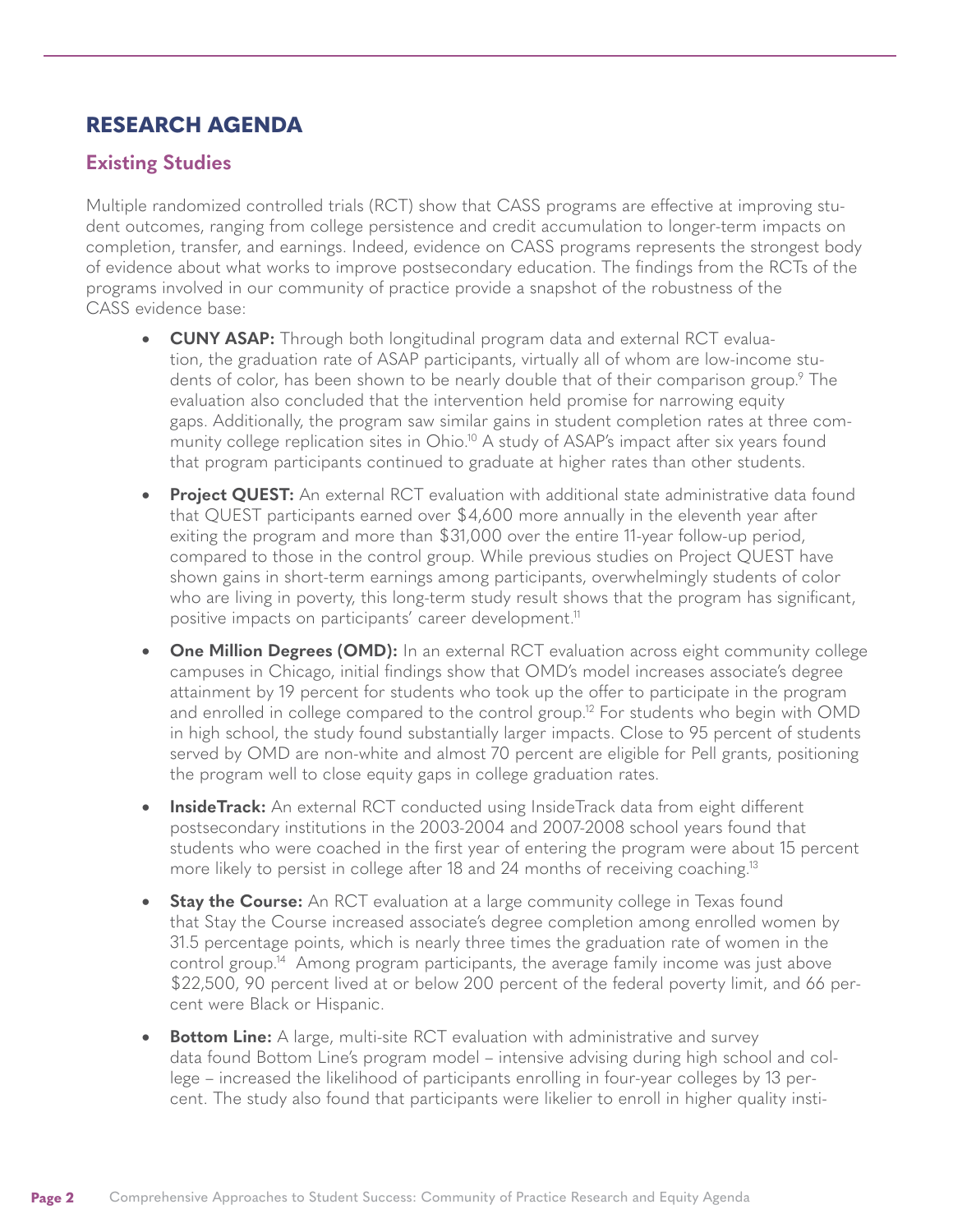tutions compared to the control group. Bottom Line students were also 53 percent more likely to earn a bachelor's degree within six years after high school.<sup>15</sup> Students are eligible for Bottom Line if their families make less than 200 percent of the federal poverty limit.

**Monitoring Advising Analytics to Promote Success (MAAPS):** An external RCT study with an over 10,000-student sample from 11 institutions found that after four academic years, students at Georgia State University who were offered MAAPS advisement had a GPA that was 0.16 higher than the control group; student subgroups such as those who are Pell-eligible, first-generation, and underrepresented saw similar gains. Black students in the treatment group also had higher graduation and persistence rates that were eight and 12 percentage points higher than their counterparts in the control group, respectively.16

Expanding and replicating evidence-based models such as these will be criticalto closing educational equity gaps nationwide. These programs all primarily serve students from low-income backgrounds and students of color, and they are designed to close equity gaps. National higher education researchers and experts suggest that offering students both academic and non-academic supports, such as proactive advising, career guidance, and financial aid, can help them navigate a variety of challenges that impede them from completing coursework and earning a postsecondary degree. Specifically, they point out – among other strategies for providing comprehensive student supports at the community college level – the importance of connecting with students one-on-one to assess their needs and challenges.<sup>17</sup>

### **Proposed Research Agenda**

Although a few programs such as CUNY ASAP and InsideTrack have been able to demonstrate the effectiveness of their program at replication sites, the robustness of other replication efforts has yet to be determined.18 Problems finding enough students at replication sites to take up the program, expansion sites that deviate from the core components of the program, and fickle funding streams have all created hurdles for organizations attempting to replicate and scale their original program with fidelity in other states and institutions. CUNY ASAP, which has been able to overcome these hurdles successfully for the most part, has done so by dedicating staff to providing technical assistance to its replication sites full-time and limiting the number of new institutions it will assist in any given year.

The promise these proven CASS programs have shown in increasing college completion, particularly for students that have traditionally been under-served, is simply too great not to have them operating successfully in more places across the country. To do so, however, policymakers and program leaders need to understand better how to replicate and scale without losing the components that have made them successful. Thus, more research is needed on how proven programs can successfully replicate their models in different contexts while maintaining the same degree of impact they experienced at their original location. Over the course of four half-day convenings, the programs in our community of practice discussed the need for further evidence on this issue as well as other areas where the evidence base is lighter. They concluded that the two highest priority areas of needed research are (1) replication with fidelity and (2) long-term impacts.

To differing degrees, the programs within the community of practice all are wrestling with questions about how to expand effectively while adhering to the core components of their model and adjusting and adapting other elements to provide the greatest benefit to students. Centrally, program leads are wondering what outcomes and other data elements to measure to track program quality as they expand.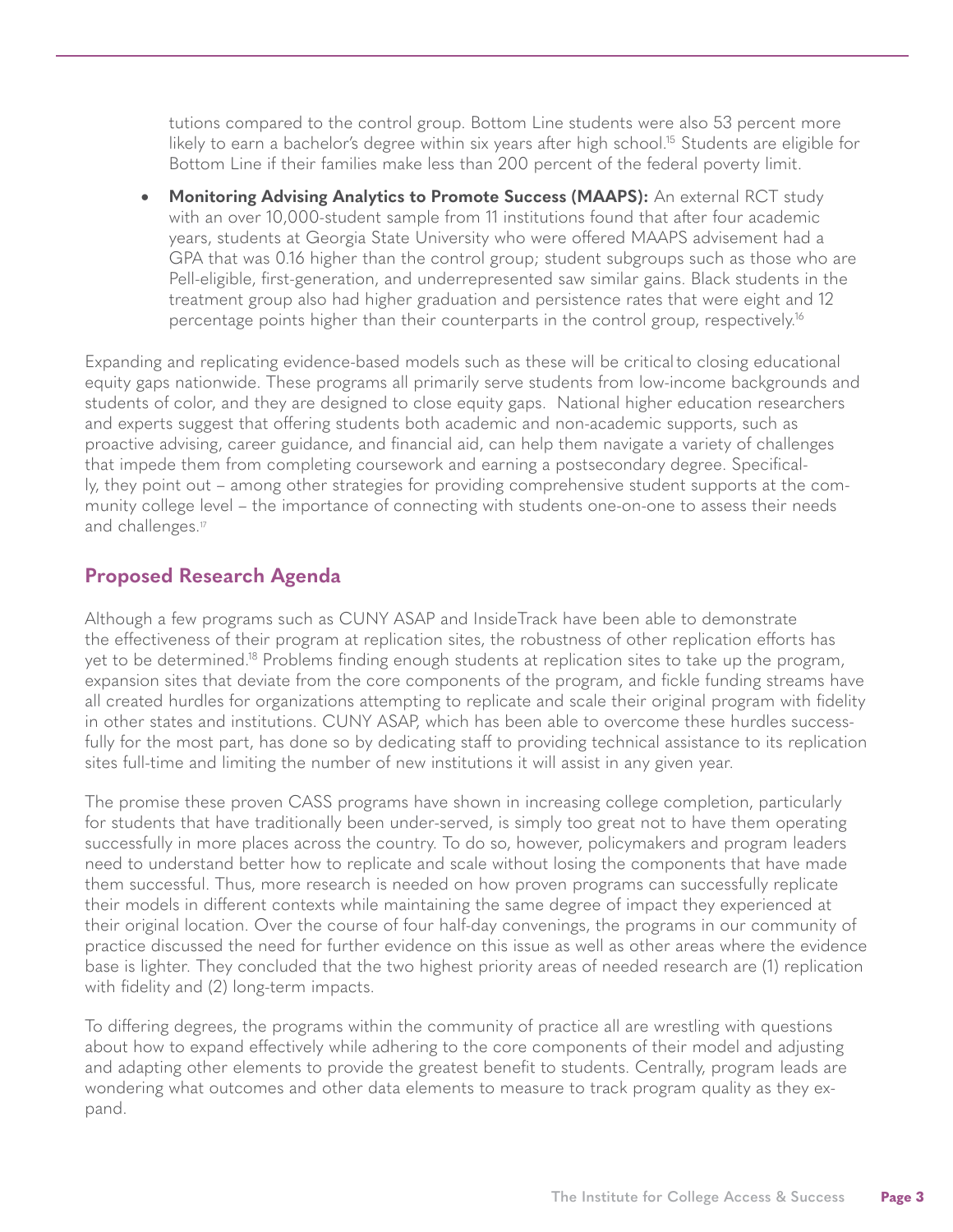The second major bucket of research program leads coalesced around during community of practice meetings was measuring the long-term impact of program participation on students' economic mobility. The community of practice members have varying degrees of evidence about the impact of their programs on short-term metrics like persistence, completion and even initial student earnings, but they lack long-term evidence of the implications of participating in their program for students' economic mobility. (Project Quest is the one exception, with documented causal impact on long-term earnings.) Partly programs lack long-term impact data because they have not been operating long enough to have developed that kind of evidence. But data limitations also contribute to the problem. Although most states have a longitudinal data system, few link their postsecondary education system with their wage data (generally through their unemployment insurance system) consistently. And, because CASS programs are external nonprofit providers and not state-run higher education institutions (except for CUNY ASAP) the difficulty obtaining data about their students' post-college lives currently is very difficult. But, as with the replication research, for students to benefit fully from these programs more needs to be known about their impact on long-term economic mobility.

Drawing from these two areas of research interest, community of practice leads articulated these two specific research questions and sub-questions:

#### **RESEARCH QUESTION #1**

**How can policymakers, program and institutional leaders ensure fidelity when programs scale up within institutions, across states, and across the nation?** 

- How have program modifications affected student success outcomes, such as persistence and completion?
- What types of evidence might program and institutional leaders rely on to measure these modifications and their impacts? Is there a way to use qualitative data?
- What are the best practices shared across all CASS programs (or that could be shared) on modifying with fidelity as a program expands?
- Are there tools that could be created, for instance, such as benchmarking templates or data reporting requirements, to better track quality while scaling?
- How should programs measure fidelity when some parts of programs are replicated identically to the existing program and other parts are modified?
- How should program leaders and researchers weigh various components and modifications to determine the level of fidelity?
- How can stakeholders determine whether a variation is significant enough to merit additional rigorous evaluation to ensure positive impacts?
- What are the implications and considerations for replication with fidelity based on this evidence?
- Are there program elements that are more or less critical to maintain fidelity?
- What do these answers suggest about the cost of replication?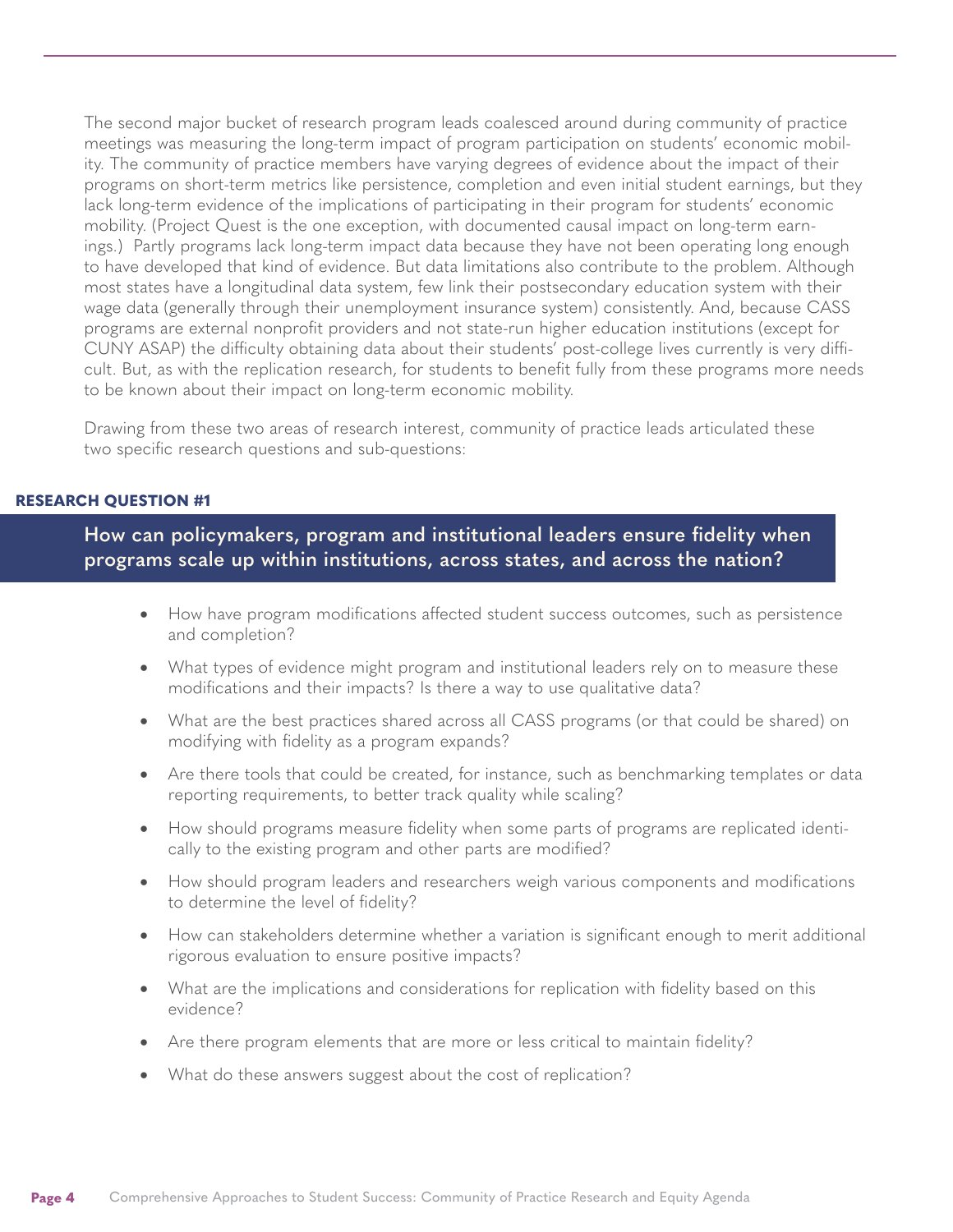#### **RESEARCH QUESTION #2**

**Do these programs result in increases in students' earnings, income, wealth, and well-being over the long-term? Do these programs enable students to achieve family-sustaining jobs throughout their lives?** 

- What metrics should students use to track students beyond graduation (ideally, 3- or 4-year outcomes or longer)? Are there outcomes beyond persistence, credit accumulation, receipt of a degree or certificate, and earnings upon graduation?
- Is it possible to collect and disaggregate data by demographic groups beyond graduation? What are the barriers to such an approach and how could they be overcome?
- Could researchers and program leads extend their follow-up research and data collection periods to include transfer rates, bachelor's graduation rates, and earnings, occupation or employment information at the 6- to 8-year mark?
- Could states facilitate these data collection approaches?
- Could programs define a common set of outcomes, such as persistence, transfer, receipt of a 4-year degree, including disaggregation by student subgroup, that all programs, institutions and states collect and report?
- Is there a way to look at the impact of these programs over an even longer timeframe?

### **Proposed Equity Framework**

In addition to the above research questions, the community of practice coalesced around a shared equity framework, which will serve two purposes. First, this framework allows programs to measure and begin to close internal equity gaps. Second, the framework provides a uniform set of metrics to help programs describe their impact to external audiences.

A commitment to equity is critical to ensuring that underserved students benefit from these services. If programs take a passive approach to enrolling students, they could end up serving students who are more motivated to succeed than others, or who share characteristics that make them more likely to persist in and graduate from college, regardless of whether they participate in a CASS program. While the evaluations did not find substantial demographic differences between the treatment and control groups, program leads are motivated to closely and regularly monitor data about program participants to ensure that they are using their limited resources to serve students who are low-income, BIPOC, and otherwise have traditionally been underserved by educational systems. Without a commitment to equity, these programs could exacerbate racial gaps in college completion.

The foundation of the shared equity framework for CASS programs is disaggregated student participant and outcome data collected at the same times throughout students' educational journey. Specifically, programs plan to collect demographic data at entry, compare the population of participants to the institutional demographics and work to ensure the program is reaching all students, including the hardest to reach students. At minimum, programs will work to serve more Black, Indigenous, Latinx, and other people of color as well as first generation students than the student population writ large.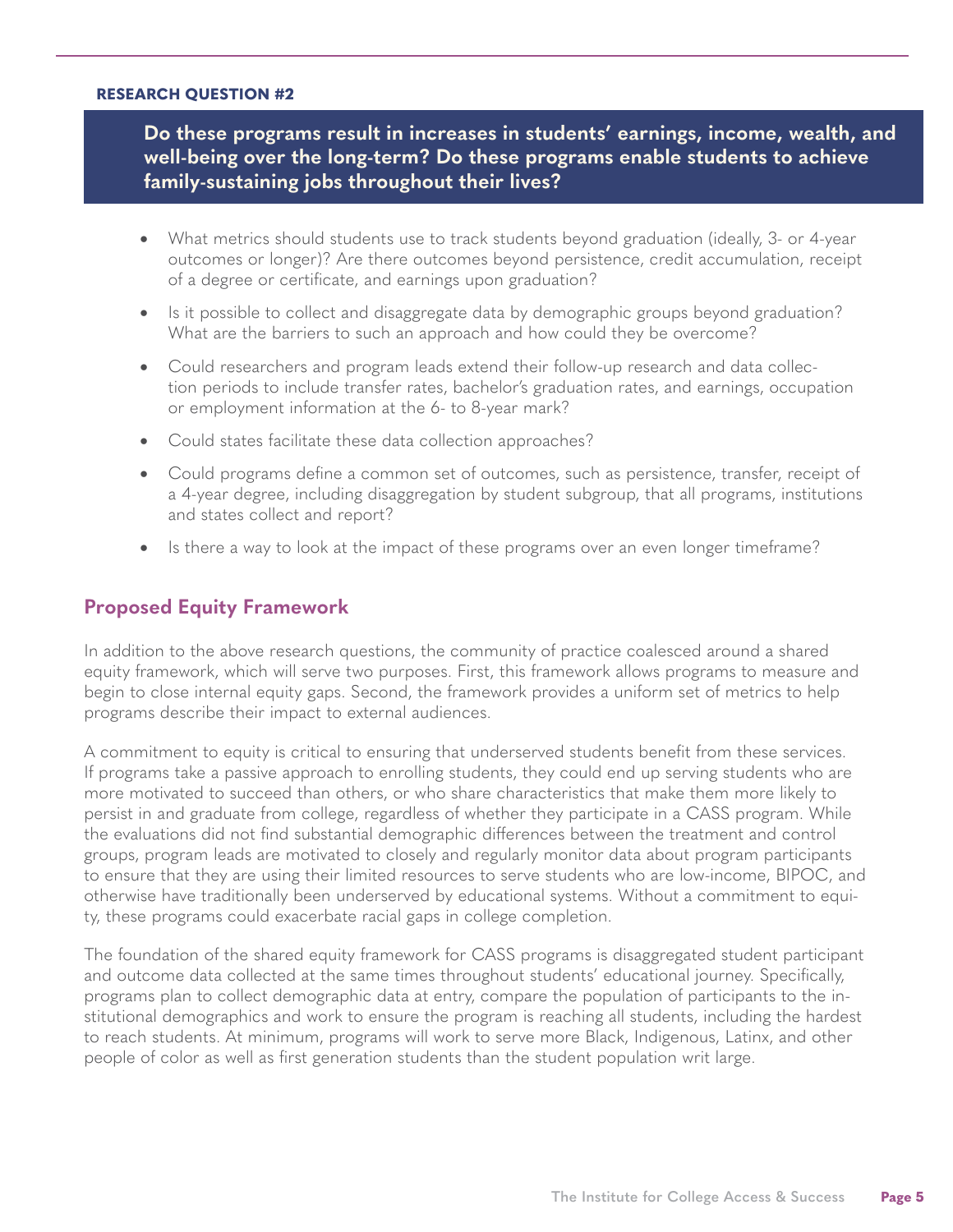Programs in the community of practice operate in different contexts. Project QUEST, for example, serves mostly Latinx students while One Million Degrees and CUNY ASAP serve more Black students. All three programs, however, serve a large population of first-generation students. While the demographic profiles of the programs, and the institutions and states in which they operate vary, the programs are committed to defining a common set of demographics of interest and measuring outcomes for each group to ensure the programs are promoting equity internally and narrowing equity gaps across their institutions.

Some of the key variables included in the equity framework are:

| <b>BASELINE VARIABLES</b> |                                        | <b>OUTCOME VARIABLES</b>    |                                   |
|---------------------------|----------------------------------------|-----------------------------|-----------------------------------|
| Demographics              | Age                                    | Registration                | Enrolled at 2-year                |
|                           | Gender                                 |                             | Enrolled at 4-year                |
|                           | Race/Ethnicity                         | <b>Credits Attempted</b>    | Total credits attempted           |
| Children                  | Has children                           |                             | Full or part time load            |
|                           | Age of youngest child                  | <b>Credits Attained</b>     | Total credits earned              |
| Employment                | Currently employed                     |                             | College credits earned            |
|                           | Average weekly hours                   | <b>Credentials Attained</b> | Attained a certificate            |
|                           | Plan to work during the<br>semester    |                             | Attained an associate's<br>degree |
| <b>Financial Aid</b>      | Pell recipient                         |                             | Attained a bachelor's<br>degree   |
|                           | <b>Expected Family</b><br>Contribution |                             | Attained a graduate<br>degree     |

Program leads are committed to using this data to improve their practices, including how they structure their programs and what kinds of supports they provide to students, and the practices of the institutions within which they work to advance equity. Fundamentally, the programs want to drive systematic changes in how their institutions serve first-generation students, students of color, and students from low-income backgrounds to college completion. They raised the following specific questions in considering which data to collect and how to think about using it in their practices:

- Why are we collecting this data and how will we use them to change programmatic and institutional practices to better support students of color, first generation students and students from low-income backgrounds?
- How do we collect data while respecting the dignity of students to only share what programs need to support them and understand program impacts?
- How do we measure equity gaps (one static goal/benchmark, reduction in the gap)?
- How do we define subgroups of students, including accounting for some intersectionality?
- What effects are community of practice programs having on broader equity gaps within their institutions?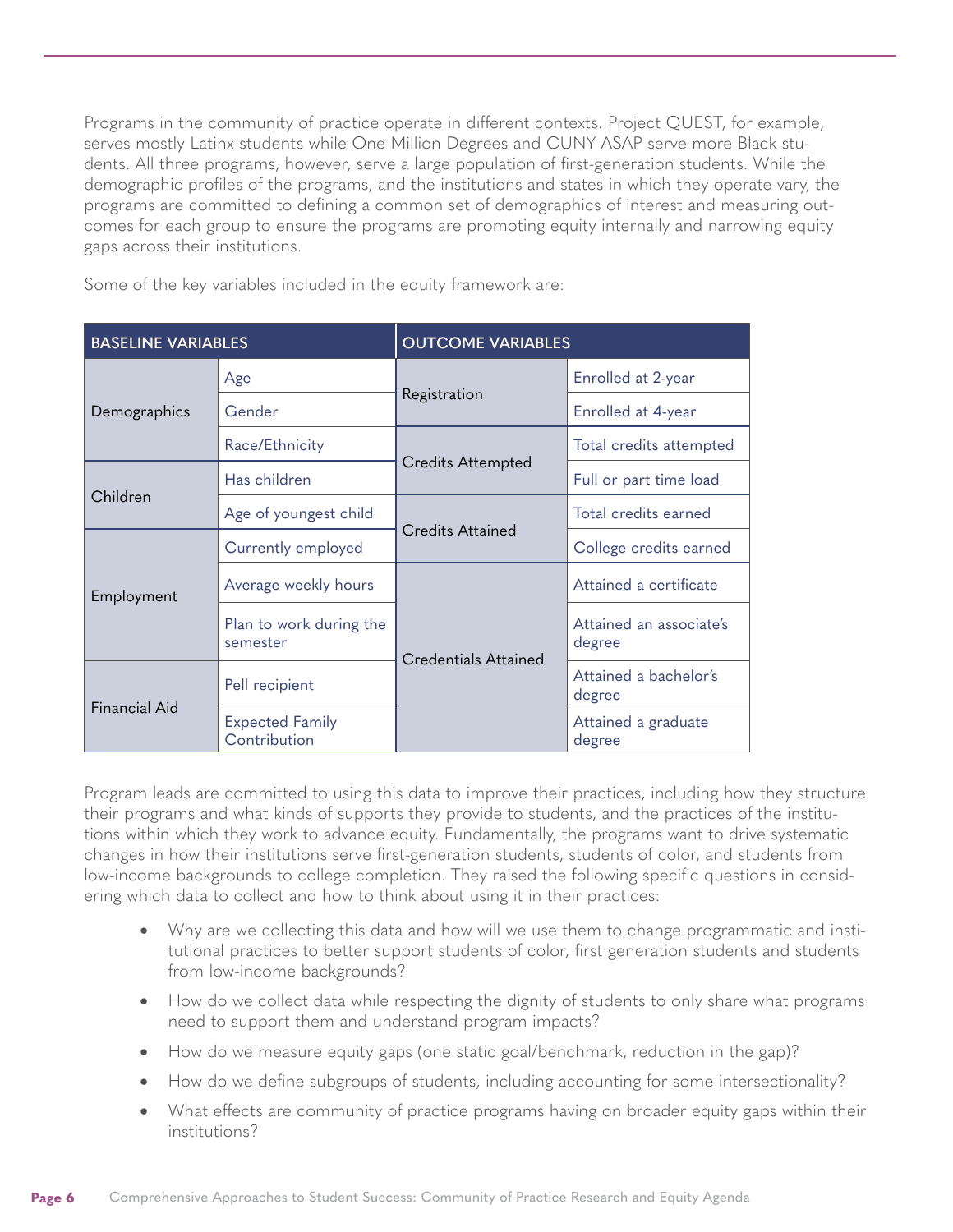- What are the equity gaps within community of practice programs?
- Are there models or examples of robust equity frameworks we could draw from? Catholic Charities of Fort Worth, for example, has a set of guiding principles aligned to their data equity framework that helps program leaders prioritize inclusivity and equitable data collection when considering what data they need to collect to suit their needs.

### **Where do we go from here?**

Over the course of the next two years, TICAS will work with our research partners, MDRC and LEO, to begin answering these questions and to share the findings with federal and state policymakers and the student success field. The community of practice will begin implementing the shared equity framework this year. We invite other programs to establish their own equity frameworks, borrowing from ours as a basis. We also invite other researchers to work with us to answer these questions and help contribute to the body of knowledge that is leading the way for helping underserved students' complete college and advance equity in postsecondary attainment.

#### **ENDNOTES**

1 U.S. Department of Education, National Center for Education Statistics. May 2021. "Public High School Graduation Rates." <https://bit.ly/3HH8EfV>.

2 U.S. Department of Education, National Center for Education Statistics. "Graduation Rate Within 150% of Normal Time at 2-Year Postsecondary Institutions." [https://bit.ly/3mZJ6mv;](https://bit.ly/3mZJ6mv) U.S. Department of Education, National Center for Education Statistics. "Graduation Rate Within 150% of Normal Time at 4-Year Postsecondary Institutions." [https://bit.ly/3t16gNh;](https://bit.ly/3t16gNh) U.S. Department of Education, National Center for Education Statistics. February 2019. *Status and Trends in the Education of Racial and Ethnic Groups*. [https://bit.ly/3G69lzm.](https://bit.ly/3G69lzm)

<sup>3</sup> Alexander Mayer and Kate Tromble. November 2020. *Understanding What Works in Postsecondary Education*. MDRC. <u>https://bit.ly/34qAFdy</u>. 4 TICAS. July 2021. *Comprehensive Approaches to Student Success Design Principles*. <https://bit.ly/3G2Rn0C>.

5 Kelly Hallberg et. al. November 1, 2021. *Supporting Community College Student Success: Evidence from a Randomized Controlled Trial*. University of Chicago Urban Labs.<https://bit.ly/3dcRzh0>.

6 Anne Roder and Mark Elliot. September 2021. *Eleven Year Gains: Project QUEST's Investment Continues to Pay Dividends*. Economic Mobility Corporation. [https://bit.ly/3ojfhhP.](https://bit.ly/3ojfhhP)

<sup>7</sup> TICAS. February 2021. "Scaling Student Success: A National Proposal." [https://bit.ly/3G12JSK.](https://bit.ly/3G12JSK)

<sup>8</sup> U.S. White House. April 28, 2021. "Fact Sheet: The American Families Plan." <u>https://bit.ly/3FV4mB</u>g; U.S. House of Representatives. September 2021. Repository for the Committee on Education and Labor.<https://bit.ly/3n12Bv0>.

9 CUNY. October 2021. *Significant Increases in Associate Degree Graduation Rates: CUNY Accelerated Study in Associate Programs (ASAP)*. <https://bit.ly/2ZH09kM>.

<sup>10</sup> Cynthia Miller et. al. January 2020. Increasing Community College Graduation Rates with a Proven Model. MDRC. [https://bit.ly/3phHsgl.](https://bit.ly/3phHsgl)

<sup>11</sup> Anne Roder and Mark Elliot. September 2021. *Eleven Year Gains: Project QUEST's Investment Continues to Pay Dividends. Economic Mobility* Corporation. [https://bit.ly/3ojfhhP.](https://bit.ly/3ojfhhP)

<sup>12</sup> Kelly Hallberg et. al. November 1, 2021. Supporting Community College Student Success: Evidence from a Randomized Controlled Trial. University of Chicago Urban Labs.<https://bit.ly/3dcRzh0>.

<sup>13</sup> Eric P. Bettinger and Rachel B. Baker. September 18, 2013. The Effects of Student Coaching: An Evaluation of a Randomized Experiment in Student Advising. Educational Evaluation and Policy Analysis. <https://bit.ly/3xMuds4>. DOI: 10.3102/0162373713500523.

14 William N. Evans et. al. December 2017. *Increasing Community College Completion Rates Among Low-Income Students: Evidence from a Ran*domized Controlled Trial Evaluation of a Case Management Intervention. [https://bit.ly/2ZL2kDX.](https://bit.ly/2ZL2kDX)

15 Andrew Barr and Benjamin Castleman. October 2021. *The Bottom Line on College Advising: Large Increases in Degree Attainment*. <https://bit.ly/3ofBNbw>.

16 Daniel Rossman et. al. June 24, 2021. *MAAPS Advising Experiment*. ITHAKA S+R.<https://bit.ly/31tPHNW;>Georgia State University was the only institution out of the 11 that offered MAAPS advisement beyond the first three years of the intervention and was the only institution that saw statistically significant findings.

17 Hope Cotner et. al. 2021. *Designing and Delivering Career Pathways at Community Colleges: A Practice Guide for Educators* (WWC 2021007). National Center for Education Evaluation and Regional Assistance (NCEE), Institute of Education Sciences, U.S. Department of Education. [https://bit.ly/3De9ApL.](https://bit.ly/3De9ApL)

<sup>18</sup> Lab for Economic Opportunities. August 2020. Comprehensive Approaches to Increasing Student Completion in Higher Education: A Survey of *the Landscape*. [https://bit.ly/3ofZPTq.](https://bit.ly/3ofZPTq)